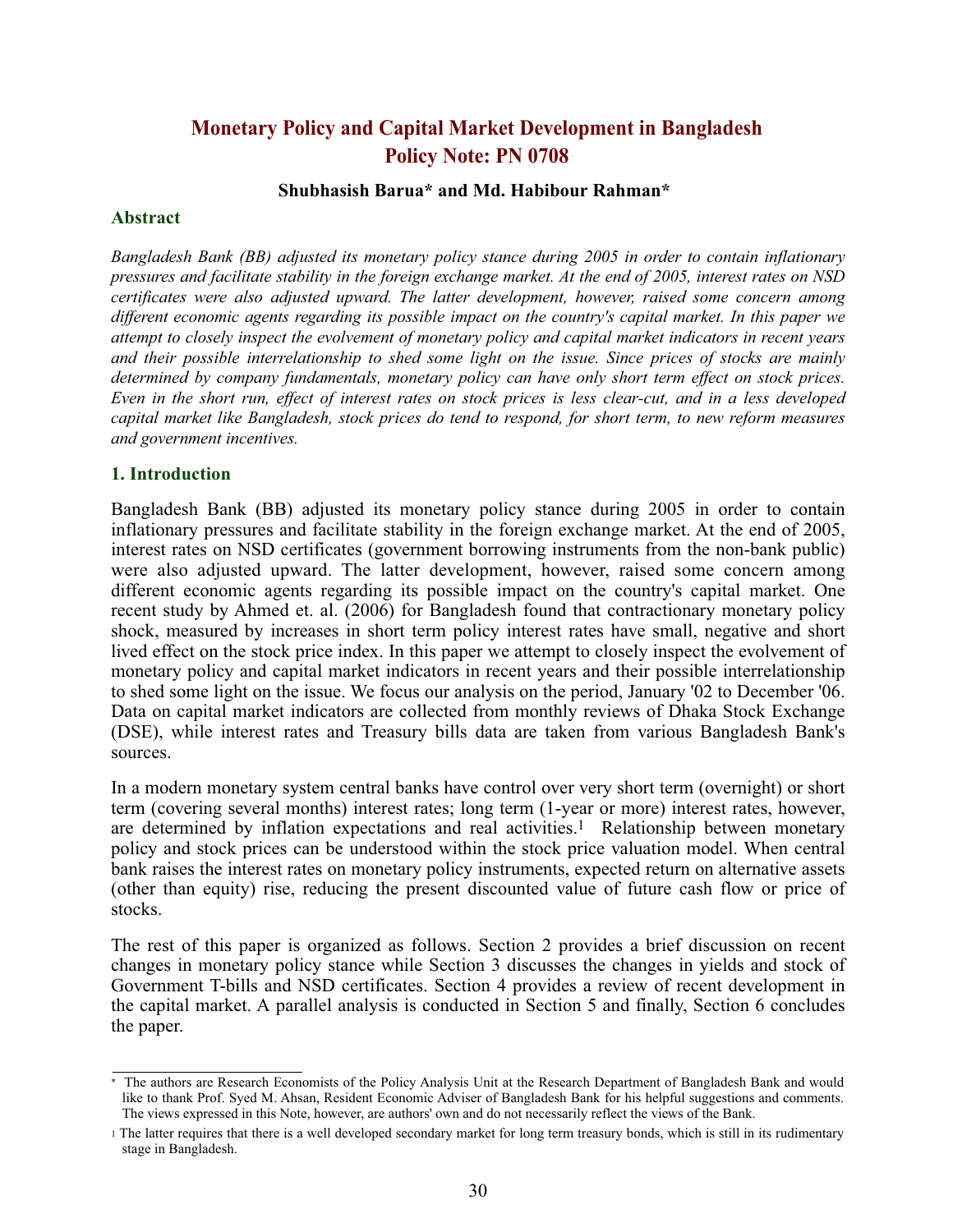# 2. Monetary Policy and its Instruments

In order to achieve price stability goals, BB follows a monetary targeting framework where monetary aggregates are modeled on the basis of estimated real GDP growth, CPI inflation and changes in the income velocity of money.<sup>2</sup> Weekly repo, reverse repo auctions and T-bill auctions are held in order to fine tune the liquidity situation.

Focusing on the time period chosen for this analysis, note that the monetary policy stance was eased in FY04 by reducing the Statutory Liquidity Ratio (SLR) on the total (demand and time liabilities) of commercial banks to 16 percent from 20 percent effective 8 November '03.3 However, the Cash Reserve Requirement (CRR) for Scheduled Banks, which was set at 4.0 percent of bank (demand and time) liabilities on 1st October '99 remained unchanged in FY04. In response to rising inflationary expectations, monetary policy stance of BB was adjusted accordingly.<sup>4</sup> CPI general inflation (12-month average), which had been stable throughout FY04 (going from 4.38 percent in June '03 to 4.59 percent in June'04), crossed the 6-percent mark at the end of the first quarter of FY05. The policy adjustment was first initiated by raising the CRR from 4.0 percent to 4.5 percent with effect from 1 March 2005. Further adjustment, both in SLR and CRR, came into effect in October 2005 to 18 and 5.0 percent respectively. However, for Islamic banks SLR remained unchanged at 10.0 percent. Despite these developments broad money (M2) growth increased to 19.5 percent in FY06 from 16.8 percent in FY05. By the end of FY06, annual flow of domestic credit had increased by 20.5 percent. Even private sector credit increased by 18.3 percent, while GDP expanded by a nominal rate of 11.3 percent.

#### 3. Yields and Stock of Government Treasury Bills, Bonds and NSD Certificates

In Figure-1 yield and outstanding stock of low-risk government treasury bills of maturity period of 364-days, 2-year and 5-year are shown from March '01 to December '06.<sup>5</sup> Bangladesh Government Treasury Bond (BGTB) of 5-year and 10-year maturity period from December '03 to December '06 is also plotted in the same figure.<sup>6</sup>



<sup>&</sup>lt;sup>2</sup> For more detailed discussion on Bangladesh Bank's monetary policy framework see Monetary Policy Review (October 2005), Vol. 1, No. 1

<sup>&</sup>lt;sup>3</sup> Though for Islamic banks SLR remained unchanged at 10.0 percent.

<sup>4</sup> During the last two years international oil price hike followed by periodic domestic upward adjustment of energy prices, depreciation of the domestic currency, rise in prices of essentials in international market caused the hike in CPI inflation. In addition, monopolistic control over the market by a small segment of traders is believed to contribute to the pressure on consumer prices.

<sup>&</sup>lt;sup>5</sup> Low risk government treasury bills with a maturity of about 364-day, 2-year and 5-year, and also 5-year and 10-year Bangladesh Government Treasury Bond (BGTB) are taken as long term interest rates.

<sup>&</sup>lt;sup>6</sup> The auction of 5-year treasury bills was suspended from 10 March, 2004. Auction for 5-Year and 10-year Bangladesh Government treasury bonds started from 28 December 2003.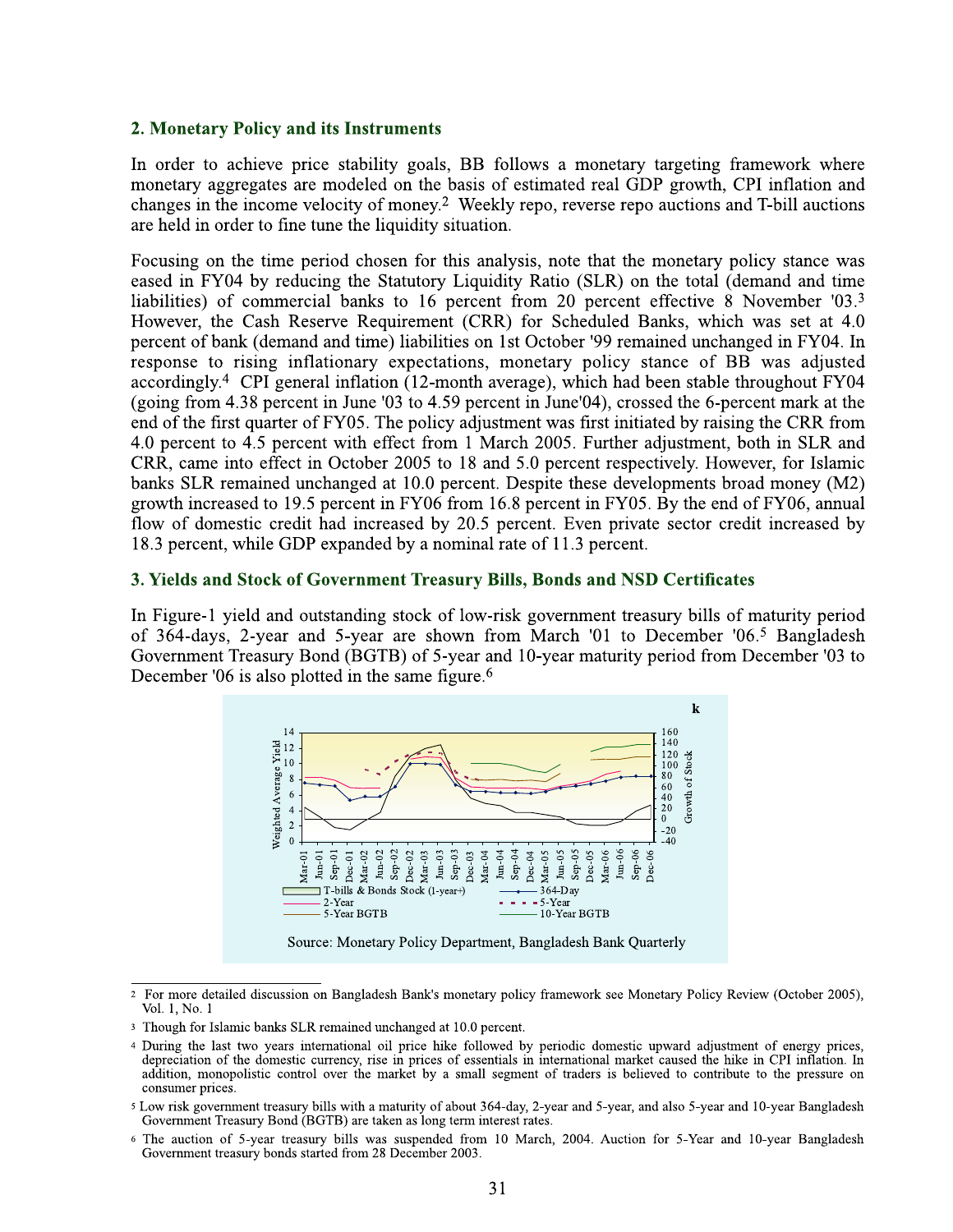T-bill yield of all maturities rose sharply during FY03, but fell sharply at the start of FY04 and remained stable up to March '05, after that these started to rise steadily but gradually.7 Yields on 5 and 10-year BGTBs also show rapid rise since April '05. Following the rise in the yield of T-bills and bonds, growth of outstanding stock of these instruments reached its peak at the end of June '03. However, with the sharp fall in yields the growth of total outstanding stock started to decline rapidly from Sep '03 and fell to around 5.2 percent at the end of June '05. Despite the gradual recovery in the yields, growth of stock of government securities remained negative during FY06, and turned into positive figures only in the first half of FY07.8



Source: Monetary Policy Department, Bangladesh Bank Quarterly

Treasury bills with maturity period of 28, 91 and 182 days also rose sharply during FY03, only to drop sharply by the first half of FY04 to their former level. Annual growth of outstanding stock was negative during September '02 to September '04. The weighted average yield on the 28-day and 91-Day T-bill started to increase again from the final quarter of FY05 though at a moderate pace, and reached 7.10 and 7.43 percent respectively at the end of FY06 from 4.71 and 5.45 percent in March '05. At the same time there was a gradual rise in the 1-2 day and 3-11 day reverse repo rates during the same period. After a positive episode of growth from December '04 to September '04, growth of stock remained negative during December '05 to September '06, despite the rising trend of yields. However, the real return on 28-day T-bills (which accounts for a very large share of outstanding stock of T-bills) remained negative during the most part of FY06. Outstanding stock of treasury bills (up to 182 days) stood at BDT 48.09 billion at the end of December '06 from BDT 40.07 billion in December '05.



 $\frac{1}{7}$  It is worth noting that the high yield level of treasury bills and bonds contributed to the stable launching of the floating exchange rate regime in May '03.

<sup>8</sup> Outstanding stock of 364-day treasury bills increased to BDT 6.3 billion in December '06 from BDT 5.0 billion in December '05. During the period outstanding stock of 5-year and 10-year BGTBs increased from BDT 9.5 and 6.9 billion in June '06 to BDT 28.5 and 32.6 billion respectively in December '06.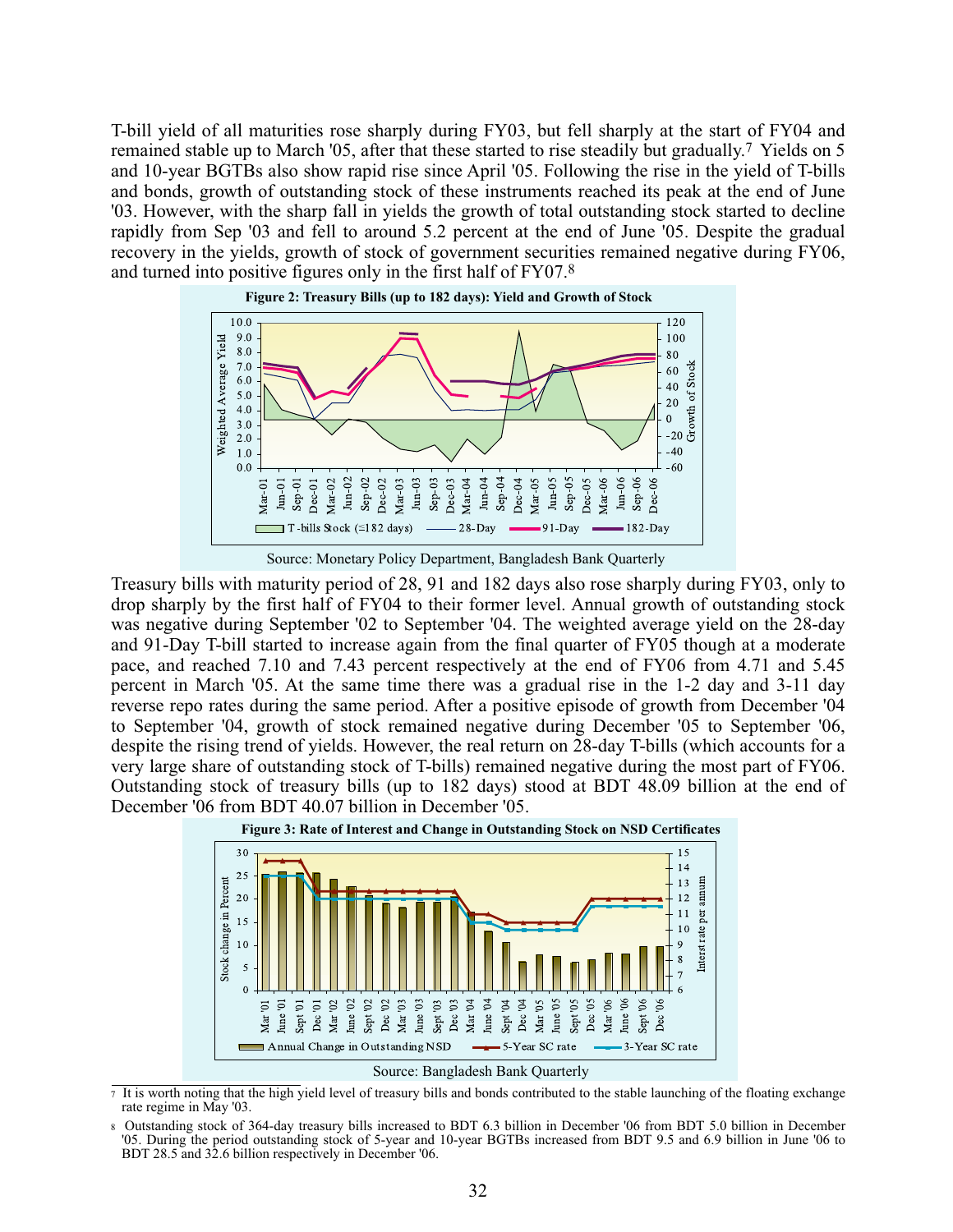Figure-3 shows the rate of interest on NSD Certificates of 5 and 3-year maturities along with the change in outstanding stock of the same. To boost private sector economic activity, rate of interest on 5-year and 3-year NSD certificates were reduced by 200 and 150 basis points respectively to 12.5 and 12 percent in October 2001. Consequently, annual average growth (measured by averaging annual growth rate at the end of each quarter) of the outstanding stock of NSD certificates fell from 24.6 percent in FY02 to 19.3 percent at the end of FY03. Both the NSD certificate rates were further adjusted downward by 150 basis points effective January '04 and by another 50 basis points from July '04. Eventually annual average growth of the outstanding stock dropped to 11.76 percent in December '04 and to 7.05 percent in December '05. In view of low public demand, NSD certificate rates were revised upward to 11.50 and 12.0 percent from December 2005 as alternative sources of financing budgetary deficit were drying up. However, despite the rise in NSD rates annual growth of outstanding stock increased only marginally; from March '06 to December '06 the average growth rate of outstanding stock was 9.01 percent. From the above analysis it appears that though the growth of NSD showed rapid decline in response to downward adjustment of the rates, there was only muted response when the rates were adjusted upward. Rising inflation which mitigated the rise in real return plausibly caused the demand for NSD certificates to respond only marginally (e.g. 12-month average CPI general inflation increased by 68 basis points from June '05 to June '06).

## **4. Recent Development in the Capital Market**

The role of capital market in financing private investment remained at a nascent stage in the context of Bangladesh. Banks and financial institutions disbursed BDT 96.5 billion as industrial term loans during FY06, whereas only BDT 1.7 billion was raised in the capital market through private placements and public offerings (BB Annual Report FY06). As of December, 2006 a total of 310 securities were listed at DSE comprising 255 companies, 13 mutual funds, 8 debentures and 34 treasury bonds as opposed to a total of 249 securities comprising 230 companies, 10 mutual funds and 9 debentures as of December 2001. Thus during the last five years only 54 new companies got listed in the DSE of which only three were listed by direct listing route, and the rest were listed by public offering. Total market capitalization of all listed securities in DSE, however, increased substantially (by around 130 percent) in 2004 to BDT 224.9 billion. At the end of December '06 it stood at BDT 323.4 billion. DSE market capitalization as share of GDP fell to 5.41 in June '06 from 6.06 in June '05.



In Figure-4 monthly data of DSE general (DSE-Gen from hereafter) and DSE-20 index are plotted. Monthly turnover are also plotted in the same diagram. Looking back, secondary market activities had exhibited some sign of dynamism during January-October '02 as reflected in the volume of turnover and market indices. However, daily average turnover dropped to BDT 63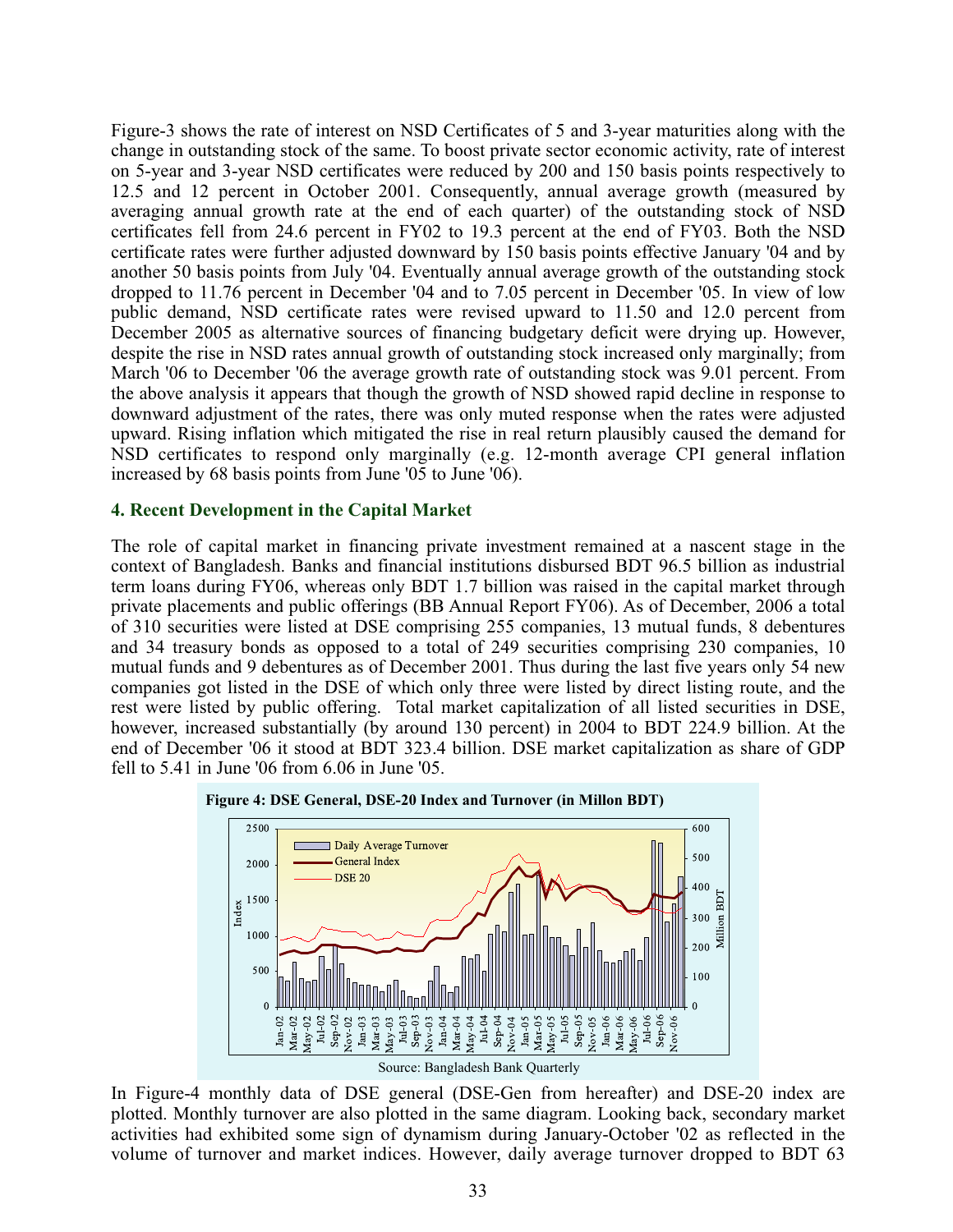million during November '02 to October '03 period from BDT 127 million during January-October '02. Market indicators started to show new dynamism from November 2003 and reached new heights at the end of December '03 as the daily average turnover jumped to BDT 136.92 million from the recorded low of the year of BDT 30.29 million in September '03.

Declaration of lucrative incentives in the FY04 national budget, floatation of some quality IPOs along with several important reform measures initiated by the SEC helped to regain investor's confidence back to the capital market. The national budget exempted purchasers of listed equities of any taxation queries as to the source of the funds so long as purchased shares were not sold or transferred within two years of purchase. This was effective for a limited time (FY04 to FY05). In addition, dividend-income tax was exempted and a new dividend distribution tax was imposed on the companies paying dividend.9 One important capital market development of the in 2004 was the initiation of electronic settlement through the Central Depository System (CDS) from 24 January '04. In order to prevent market manipulation by in-house officials of listed companies, SEC banned purchasing or selling shares of a company by their beneficiary owners during the interim period (from the date of the financial year closure and the day of approval of accounts by company's board), promulgated by a circular on 11 July 2004. De-listing of 13 companies in August 2004 by DSE due to their repeated failure in complying with the listing rules was also an important step toward bringing orderliness in the stock exchange.

The DSE general index started rising significantly from November '03, which stood at 1318.9 at the end of June '04 thereby increasing by around 58 percent (or 50 percent in real terms). The sharp rising trend continued up to the end of December '04, as the DSE-Gen index reached its peak at 1971.3. This development owed significantly to the banking sector performance, as indicated by market capitalization and total turnover.

As a stepping stone towards an emerging secondary market in public debt, trading on BGTBs started on DSE from the 1st January '05. However, in order to temper the rising trend of stock index and control excess liquidity in the capital market, SEC decided to suspend credit facility extended by brokers to their clients until further notification.<sup>10</sup> At the same time, SEC also increased members' trade margin requirements by reducing the free trading limit from BDT 10 million to BDT 5 million. In response to the above initiatives, secondary market activities became quiet during January-February '05 and the daily average turnover reduced to BDT 245 million from BDT 402 million in November-December '04. However, in March '05 daily average turnover of DSE rapidly increased to BDT 447 million, which significantly surpassed the level of daily average transactions during the  $2001-05$  period<sup>11</sup>. Considering the interest of investors, on 12 February 2004 SEC amended the margin rule by increasing the free limit up to BDT 10 million; later on 18 April 2005, it withdrew the order related to the suspension of margin rule, 1999. At the end December '05 the stock index stood at 1677.3, which was higher by 11 percent from the July '05 figure. The market observed a downward trend during January-June '06 and then turned to a positive mode from July '06. In August '06 daily average turnover at DSE reached BDT 561 million, thereby exceeding the previous record level of March '05, where Dhaka Electric Supply Company (DESCO) and Rupali Bank respectively accounted for around 13 and 4 percent of the total turnover.12 In the wake of political instability the market witnessed fluctuations during the last two quarters of 2006; however, the index increased to 1609.51 at the end of 2006.

<sup>&</sup>lt;sup>9</sup> In order to attract companies into the capital market, a few more steps were also taken. For example corporate tax rate for nonlisted companies was fixed at 37.5 percent and for listed companies it remain unchanged at 30 percent (and 45 percent on banks, insurance and financial institutions). However, 10% tax rebate was allowed for companies declaring a 20 percent or more in dividend.

<sup>&</sup>lt;sup>10</sup> The DSE-general index increased by 52 percent during July to December '04 and the daily average turnover increased from BDT 140 million in March-July'04 to BDT 316 million in August-December '04.

<sup>&</sup>lt;sup>11</sup> Around 58.5 percent of the turnover was attributed to banking sectors

<sup>&</sup>lt;sup>12</sup> DSE General Index stood at 1587.08 in August '06 from 1339.53 in June '06. Rising prices of Rupali Bank and selected power sector securities partly contributed in raising the index. It is worth to note that DESCO was the first state owned enterprise to be listed with the DSE under direct listing regulation of 2006.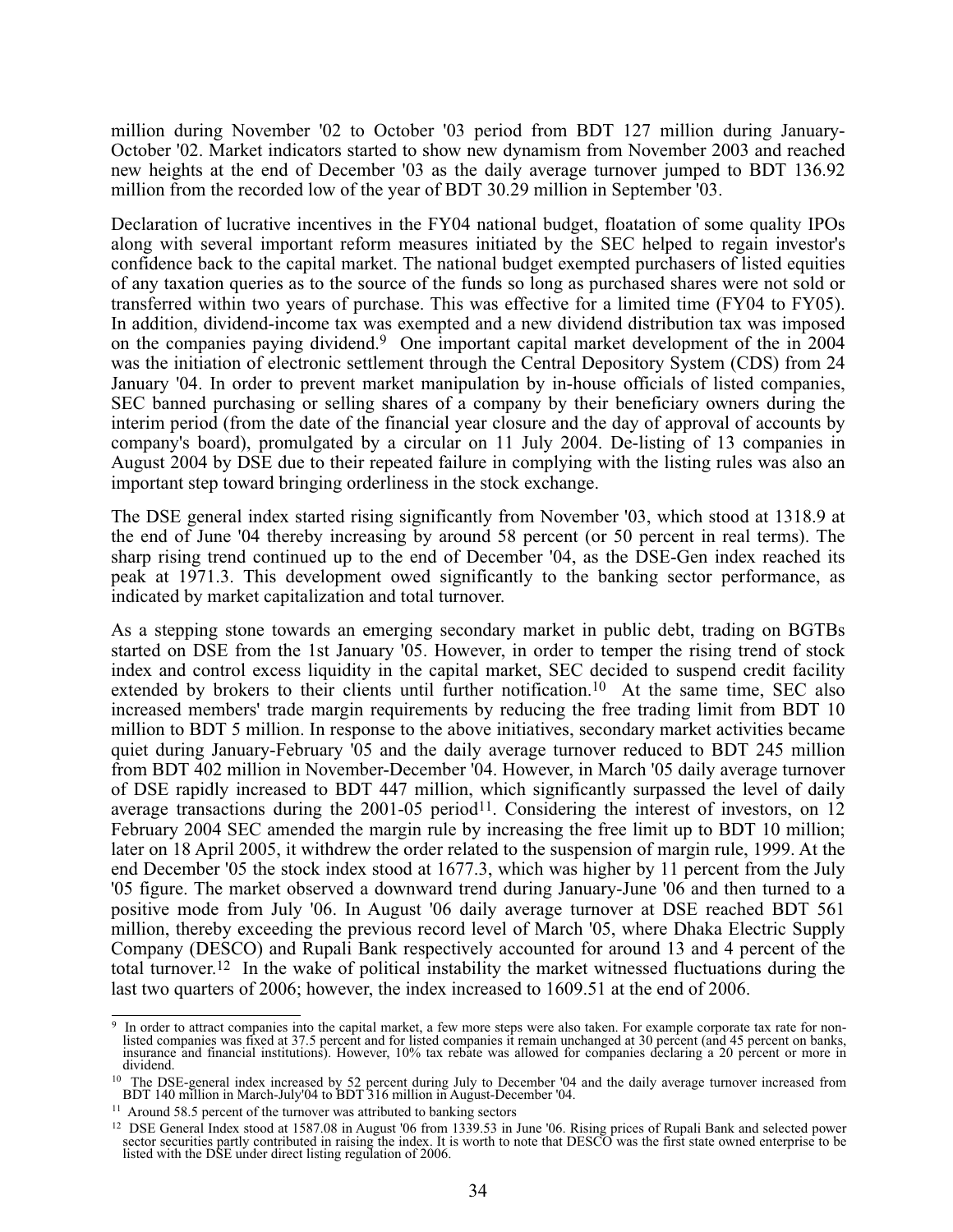# **5. A Parallel Analysis**

In Figure-5 capital market indices and various interest rates are plotted on a quarterly basis from December '01 to December '06. It is observed that the exuberance in the market indices which started in December '03 actually preceded the fall in the rate of NSD certificates and fixed deposit rates. However, the falling yields on all treasury bills and bonds might have exerted some positive influence on the revival of capital market activities. The rates of interest on NSD certificates which were reduced from January '04 by 150 basis points appear to coincide with the reduction in stock index growth to 11.76 percent in December '04 against 19.32 percent in December '03. At the same time the fall in interest rates on fixed deposits by 86 basis points from December '03 to December '04, which slowed down the average (quarterly observations of annual change) time deposit growth was also favorable to the rising stock indices.



Source: Bangladesh Bank Quarterly and Monthly Review, DSE

However, the trend of stock indices started to move in the opposite direction from the beginning of 2005 (with some month to month fluctuations as discussed earlier), while NSD rates remain unchanged and fixed deposit rate was also stable. One interesting observation during the period was that CRR increased from 4.0 percent to 4.5 percent from 1 March 2005, while the capital market turnover reached a new height in the same month. It is worth noting that, even though the yields on bills started to increase from March '05 and on bonds from June '05, the annual growth of outstanding stock of all bills and bonds fell from 25.6 percent in December '04 to 9.0 percent in March '05 and 11.9 percent in June '05. Therefore, the impact of rising yields (of bills and bonds) is deemed to be minimal on the capital market indicators during the period examined. Indeed, DSE-Gen stood higher in May '05 over April '05 and DSE-20 index in June '05 over June '04 (see Figure-5).

During July-December '05, DSE-Gen was in an increasing trend, while DSE-20 was in a declining mode during September-December '05. The NSD rates were adjusted upward from December '05 (see figure and related discussion) and weighted average fixed deposit rate also increased by 127 basis points in June '05 over December '05 as the growth rate of time deposit increased from 16.8 in December '05 to 18.9 in June '06. On the other hand, both the indices experienced a continuous downward trend during January-June '06. Therefore, the rising interest rate plausibly generated some impetus in the falling trend of stock indices; but as there was modest increase in annual growth rate of outstanding stocks in response to the rise in rates, their net impact on stock prices was moderate. This argument would be more convincing if we consider the rise in stock indices and turnover during the July-September '06 period. In September '06 growth rate of outstanding stock of NSD certificates, all treasury bills and bonds, and that of time deposits stood at 9.77, 5.2 and 19.1 percent, respectively in September'06 from 8.11 percent,